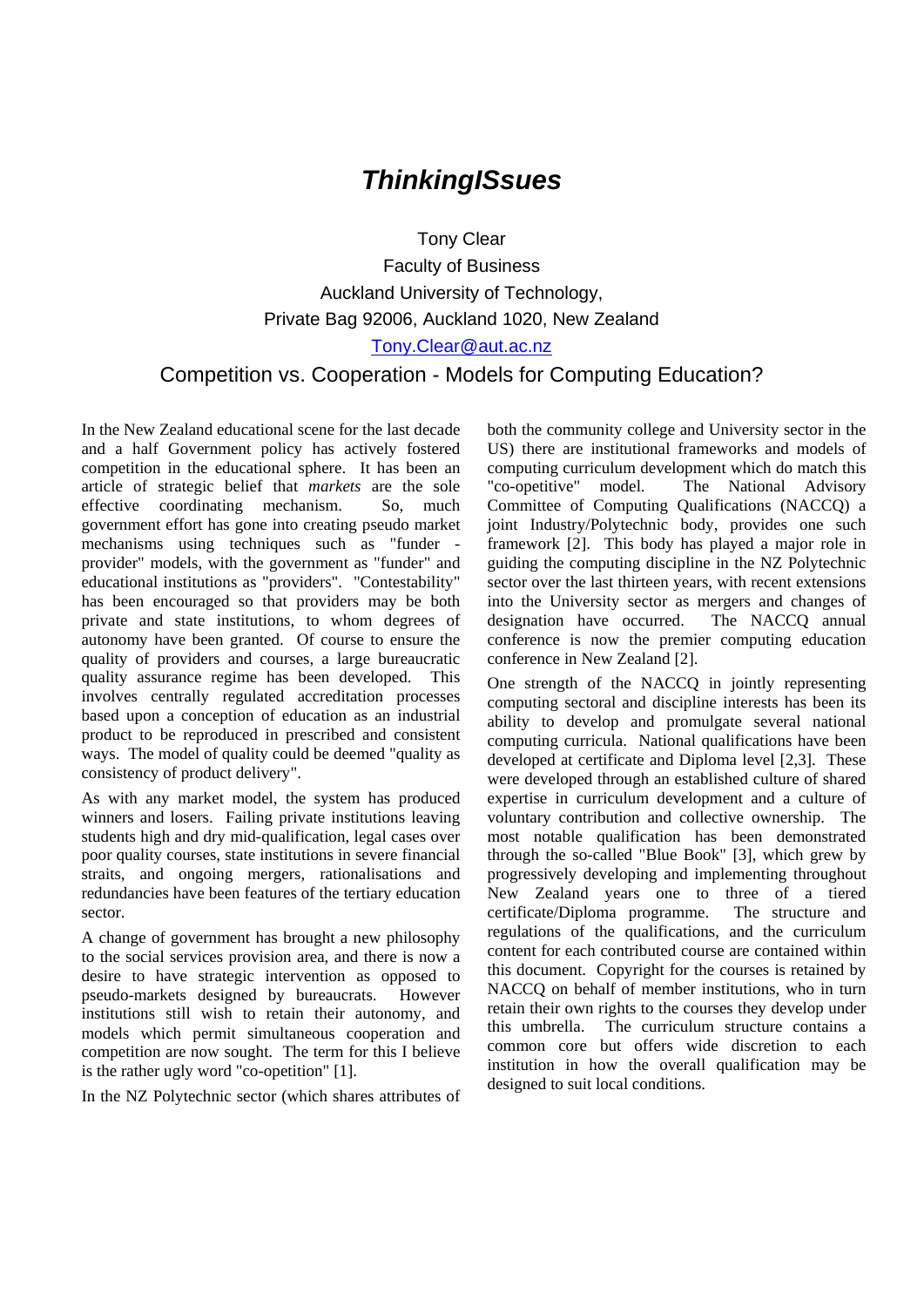Since deregulation in 1990 enabled Polytechnics to offer degree programmes, of the 19 Polytechnics in New Zealand 17 will be offering degree programmes in computing from this year. This represents a rapid transition to degree programme delivery in the sector over less than a decade. The inability of the New Zealand Qualifications Authority to come up with an acceptable definition of a degree programme, caused a breakdown in the earlier NACCQ approach based upon co-opetition. The collaboratively developed three-year National Diploma in Business Computing was effectively an applied, vocational degree-equivalent programme, but with no generic national degree definition there was no process by which it could be renamed or restructured to fit a degree definition.

This applied vocational focus for computing education meant that the bifurcated discipline model of Information Systems vs. Computer Science had never been acceptable to the Polytechnic sector. Their educational mission included producing effective citizens and productive practitioners. Thus began a costly and wasteful exercise whereby each institution created its own unique degree programme. This occurred in a context where institutions saw themselves as competitors, and the central regulatory authority had manifestly failed. However some "co-opetition" did occur thanks to relationships nurtured under the earlier sectoral model, and this has seen some degree programmes sold or franchised from one institution to another.

The challenge for NACCQ now with 17 institutions of varying sizes and strengths offering computing degrees, is to help to maintain the quality of these programmes and parity of esteem of computing degrees from whatever institution in the country. A key element in this is to develop once again a mechanism for sharing materials on a basis where all contributors gain from the process. A return from competition to "co-opetition" is called for. Positive signs of this are now occurring. At this year's conference we agreed in principle that programme structures and course curricula would be shared between institutions on the same collaborative basis as the "Blue Book". However each institution would necessarily retain its autonomy in course structure and delivery, since degree course structures and content are now widely varying. It is hoped that over time a consensus may develop over core elements and there should be much more sharing of expertise and materials, to reduce the huge workload pressures and cost imposed on small degree programmes by such rapid and significant developments.

While these arrangements within the sector may represent one set of models for "co-opetition", and joint curriculum development models are not new to ACM members (viz. CS'91 and IS '97 curricula [4]), the need for a supportive regulatory environment must be acknowledged. The reconception of education as a commercially provided service, as a business activity subject to free trade legislation (via GATT [5]) with sanctions for anti-competitive behaviour, increasingly threaten such collaborative models.

It appears to me that institutions will increasingly need to develop capabilities in this area of "co-opetition". The tensions between such challenges as the "rise of consumerism in education", 'the inability to meet demand" [6], the need for "life long learning" and continuing professional development for current IT practitioners will add increasingly to the pressures on computing educators to do things differently and better. Professor John Hughes refers to the phenomenon of "Mammon driven courses" where deregulated Australian Universities offer much more product and skill specific vocational education than university traditions might have allowed. This now sees the University of Technology at Sydney offering a Masters programme in Internetworking producing graduates with both the Masters level qualification and CISCO certification [6].

The ability to join in strategic partnerships and alliances with the computing vendor community will increasingly become a core capability for computing educators and their educational institutions. These partnerships may be many fold: partnerships over use of products such as ORACLE or SAP [7]; partnerships over provision of certification courses (such as MCSE and MCP with Microsoft) [8]; partnerships, contracts and alliances to provide upskilling and computing education to corporate business divisions or business units; or partnerships offering educational consulting for specific projects (e.g. providing a package of services to support a major corporate initiative).

These initiatives bring with them many concerns for computing educators. What is the role of the university? Where does the distinction between product training and broader education lie? How are issues of course ownership and copyright addressed? How ethical is it to offer students short lived certifications, as opposed to broader conceptual and problem solving skills? Is it